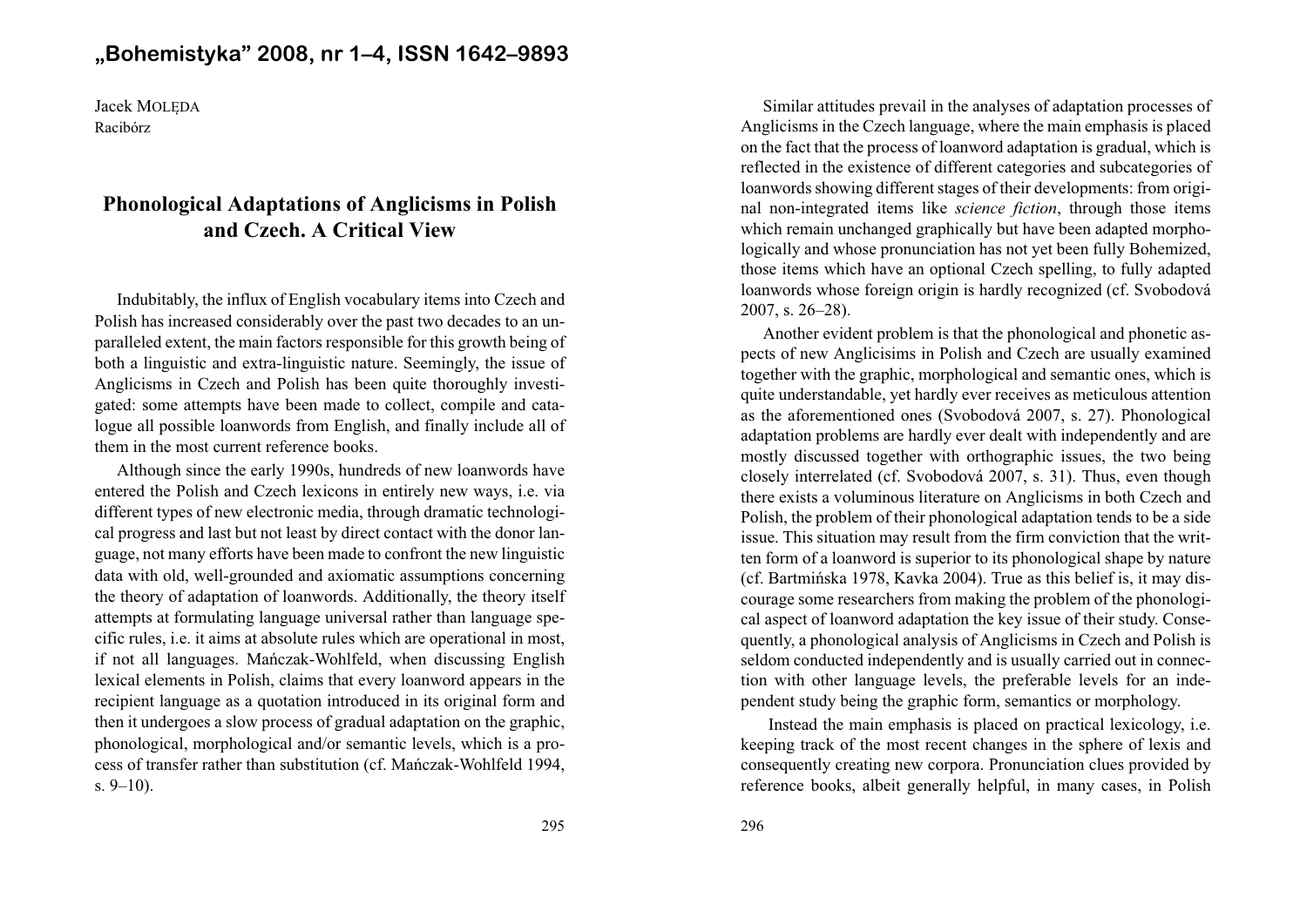reference sources especially, are far from being absolutely reliable, and sometimes evidently erroneous, which is in stark contrast with the superior quality of the semantic side of particular entries (cf. Jarosz2001).

Irrespective of the fact that the linguistic and extra-linguistic con ditions have changed beyond recognition (new electronic media have improved access to potential loanwords and consequently made it pos sible to transfer <sup>a</sup> word from one language to another, e.g. from Eng lish to Czech or Polish, without referring to its pronunciation) the mu tual impact of the two forms of loanwords has always been dispropor tionate, the written form being more influential than the spoken one. Although theoretically the process of orthographic adaptation is <sup>a</sup> re flection of the completion of the process of phonological adaptation, a closer analysis may lead to a less unequivocal conclusion.

The process of phonetic adaptation is more difficult to grasp and tends to be based, both in the case of Polish and Czech, upon certain tacit assumptions, one of them being that at the earliest stage of lexicaladaptation the original donor language pronunciation is used (cf. Svobodová 2007, s. 26), as borrowings are introduced into the recipientlanguage by linguistically competent, bilingual users who tend to imi tate the native speaker-like pronunciation to the highest degree, which is clearly not the case as far as the latest borrowings are concerned. One can even pose <sup>a</sup> question as to whether the original pronunciation stage is really indispensable. It also leads us back to the definition oftrue bilingualism (cf. Jassem 1993, s. 35)

Similarly, the issue of unadapted loanwords remains open to question. The preservation of the original orthography of such items appears to be unequivocal evidence for assuming no significant changes in their pronunciation in the recipient language. Yet, one should bear in mind that what appears to be for instance <sup>a</sup> genuine Latin, Greek, French or English pronunciation for <sup>a</sup> Czech or Polish user, may notbe recognized as such by <sup>a</sup> native speaker of the language, unless theuser has achieved truly great fluency, which is quite infrequent.

Such <sup>a</sup> lack of distinction between genuine native pronunciation and its imitation has <sup>a</sup> number of serious consequences. Firstly, <sup>a</sup> fair imitation of native pronunciation is not recognized as the initial stage of phonetic adaptation but is identified with the native pronunciation and treated as an ideal point of reference. Secondly, it is somehow axiomatically taken for granted that the above mentioned stage is al ways presen<sup>t</sup> and consequently, phonetic adaptation is <sup>a</sup> gradual pro cess consisting in <sup>a</sup> transition from the genuine pronunciation based upon the phonemic inventory of the donor language to the adapted pronunciation based upon the phonemic inventory of the target lan guage. It is assumed that during that process the subsequent sounds of the word from the donor language are substituted with the closest equivalents from the recipient language. The question that arises is whether the native speaker-like pronunciation is always taken as <sup>a</sup> model and whether or not it is always, at least passively, known to the user. The fact that <sup>a</sup> lexeme appears in <sup>a</sup> graphically non-integrated form is frequently cited as sufficient evidence that the user recognizes it as <sup>a</sup> 'barbarism' and consequently marks the item as foreign in the act of speech by supplying the exact native-like pronunciation. Such an assumption may be partially true in the case of lexical items pronounced as instances of jargon words pronounced by <sup>a</sup> bilingual specialist who has to utilize the recourses of another language in order to convey the information required in its most accurate form, e.g. there exists no equivalent technical term. The aforementioned situation sup ports the prevailing and somewhat idealized view that loanwords are first introduced into the recipient language by linguistically compe tent, bilingual users and serves as <sup>a</sup> good instance of borrowing fromnecessity.

Nonetheless, as is sometimes indicated, not all cases of borrowing words result from necessity and sometimes new loanwords are lexi cally redundant, as the intake of new lexemes may also be, and to <sup>a</sup> grea<sup>t</sup> extent is, <sup>a</sup> matter of fashion and prestige (cf. Berndt 1984: 49). Actually, the pronunciation of the so-called non-integrated loanwordsis far from being close to the original, the phonetic shape being at least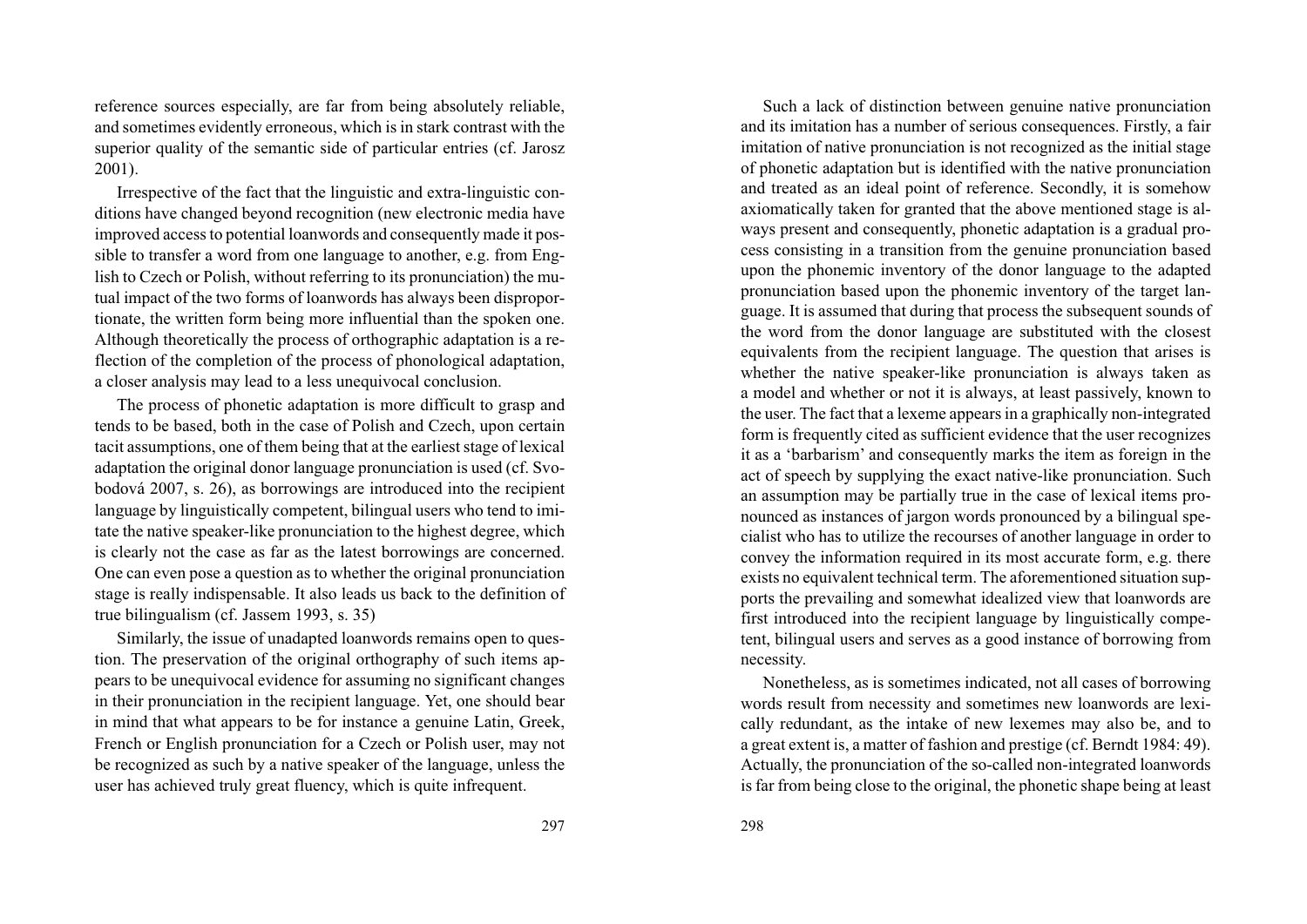partly adjusted to the requirements of the recipient language pho nology. A vast majority of loanwords lexemes which seem to fall into the category of unadapted borrowings are often foreign maxims or sayings, famous quotations, proverbs or at least noun phrases, the uni versal meaning of which is reinforced by the fact that they are pro nounced in accordance with the original donor language, phrases likein statu nascendi, to be, or not to be, c'est la vie being typical examples. It happens quite frequently that such non-integrated items are technical terms used in <sup>a</sup> particular sphere of life, e.g. literature or pop culture and thus the original orthographic and phonetic shape conveys <sup>a</sup> somewhat broader contextual meaning, e.g. *nouveau roman*, *fin de <sup>s</sup>iecle*, *gothic rock*. As for two-word noun phrases, their existence in an unadapted graphic form is undoubtedly due to the fact that in most cases the two constituent items hardly ever exist as independent bor rowings in the recipient language, e.g. *fair <sup>p</sup>lay*, *heavy metal*, *nativespeaker*.

Irrespective of the structure of the non-integrated borrowings, claims that their phonetic shape shows the exact native-like pronunciation, are far from being justifiable. Unless the user of <sup>a</sup> particular loanword has an excellent good command of the donor language, one cannot venture an opinion that the original pronunciation has at least partly been preserved. This might lead us to the conclusion that an unadapted loanword is, in phonetic terms, <sup>a</sup> hybrid consisting of <sup>a</sup> dif ferent realization of phonemes belonging to the phonological invento ries of both the donor and the recipient languages. However plausible such <sup>a</sup> tacit assumption sounds, it seems reasonable only in the case of <sup>a</sup> conscious, ye<sup>t</sup> unsuccessful attempt at the correct native speakerlike pronunciation.

Alternatively, especially when the user's knowledge of the donor language is rather passive and superficial, the phonetic representation used may depend on the prescriptive form of <sup>a</sup> particular Anglicism found in <sup>a</sup> reliable and respected reference book or the user's own im age of how <sup>a</sup> particular graphic representation of an English wordshould be pronounced.

299 300

In the former case, one cannot really regard such <sup>a</sup> reference book-based pronunciation of loanwords as partly preserving the pho netic peculiarities of realizations of individual English phonemes, un less special phonetic symbols are introduced, which, not at all surprisingly, an untrained user usually finds confusing and purposeless.

Polish reference books mostly deal with the problem of the tran scription of foreign words in <sup>a</sup> threefold way. Firstly, Polish reference dictionaries provide the pronunciation of those items which are con sidered to be completely foreign and which are claimed to appear in Polish with an authentic non-integrated pronunciation. Secondly, no pronunciation hints are given in the case of <sup>a</sup> fully adapted loanword, the pronunciation of which is reflected in the adapted orthographic form. Similarly, foreign maxims and sayings are also left without any transcription, as it is taken for granted that they are only quoted by the most competent users. In the case of Polish reference sources, the spe cial symbols used to show the transcription and consequently the prescriptive pronunciation of loanwords include such symbols as [u] for the non-syllabic [u] (cf. *Wielki s³ownik wyrazów obcych PWN* 2005) or [ã] to show the quality of one of the French nasal vowels, the formerbeing sometimes substituted with the regular Polish [³] (*S³ownik wy razów obcych PWN* 2007). Stressed vowels are printed in bold type and sometimes additionally underlined (cf. *Wielki słownik wyrazów obcych PWN*bly, the pronunciation aspect of loanwords is occasionally terribly neglected in certain otherwise quite reliable sources, especially in the case of the latest borrowings. On the whole, the information on the transcription and consequently, pronunciation of non-integrated loan words offered by the most authoritative Polish dictionaries is more of ten than not insufficient and the postulated pronunciation of certain loanwords is sometimes erroneously transcribed, especially in the case of words of English origin, e.g. *cherry brandy* [tsz**<sup>e</sup>**ry brendy], *cheeseburger* [tszizburger], *chip* [tszip], *coverage* [kawereid¿], (cf. Jarosz 2001), *air mail* [e'emejl] (Lubaś, Urbańczyk 1994).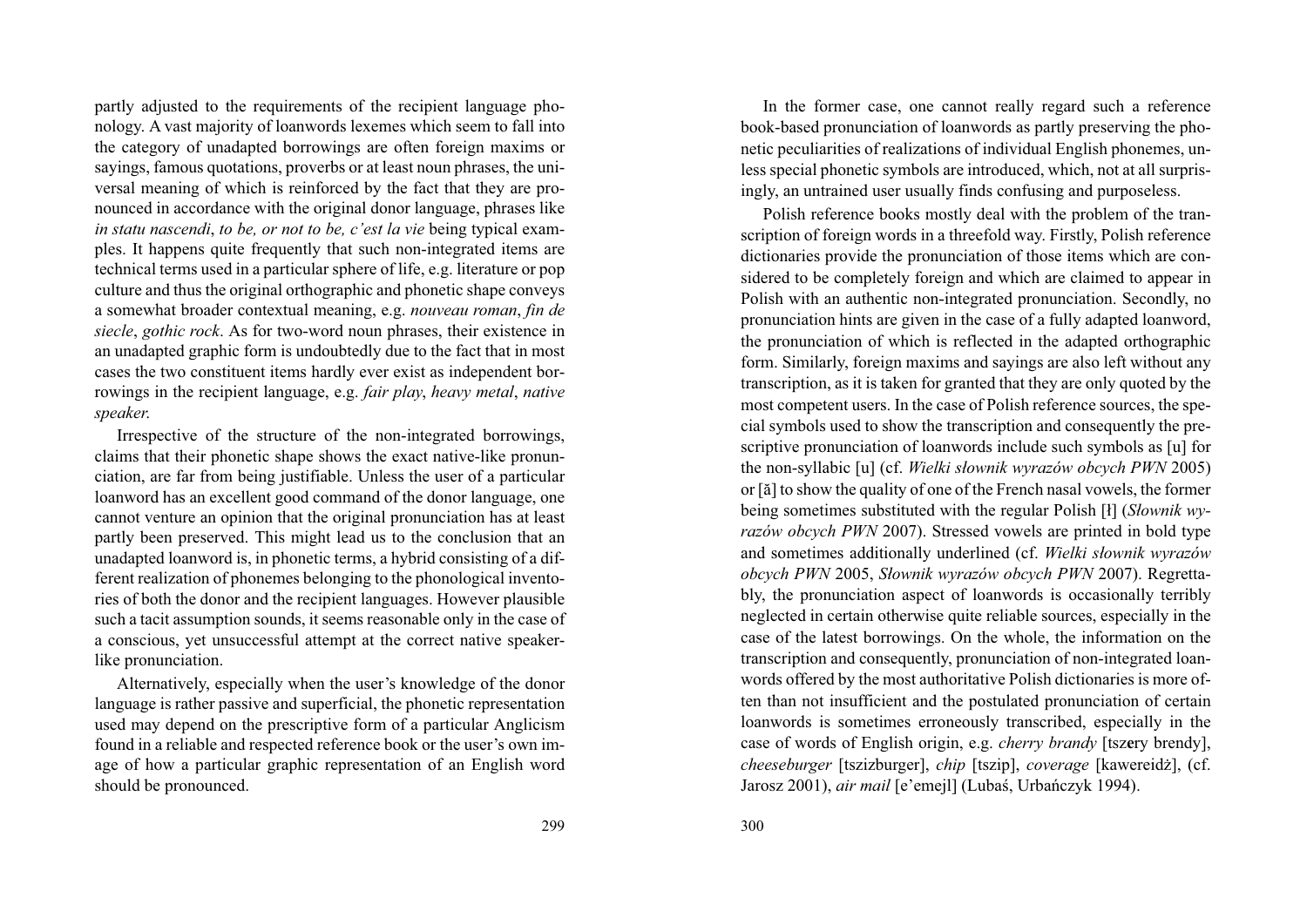Czech dictionaries of foreign words do not generally introduce any extra symbols or diacritical marks different from those used in the Czech language itself. No special symbols are introduced to show the quality of French nasal and front rounded vowels or the umlauted vowels in German, which is not at all uncommon in Polish reference sources where such symbols in the case of unadapted loanwords arequite possible, e.g. [pür**e**] for *purée, piure* (cf. Jarosz 2001).

This arbitrariness in the treatment of non-native sounds (special phonetic symbols used optionally in Polish and not found at all in Czech) once again indicates that the initial stage at which loanwords are not integrated phonologically and phonetically with the system of the recipient language, i.e the initial stage of loanword adaptation is not easy to describe, especially when it is defined axiomatically as the only possible and hence universal starting point of loanword adaptation.

It is worth noticing that although the last twenty years have witnessed <sup>a</sup> dramatic increase in the number of Anglicisms in Czech and Polish, there hardly exist any commonly used dictionaries of foreign words in the two languages which leave ample space for clarifying the rules of transcription and pronunciation of borrowings from the English language. On the contrary, the most popular and at the same time authoritative Polish reference books strangely enough still seem to fa vour French, paying special attention to the peculiarities of its pronun ciation. When remarks on the pronunciation of Anglicisms are in cluded, they are not free from certain oversimplifications and incon gruities: Klimeš, for instance postulates substituting Czech [ts] and [dz] for English [è] and [ð], which seems quite unfortunate phoneti cally. However, the above rule which is strangely enough not at all ap plied in the dictionary itself. Instead, the regular substitutions the author uses for English [è] in Anglicisms is [t], as in *macbethovský* [mekbeto-], *thriller* [tri-], or [s] as in *commonwealth* [komenvels] (Klimeš 2005), the former being in accordance with the traditional Czech pronunciation of the spelling (now optional) in loanwords fromclassical Greek origin.

Consequently, one could pu<sup>t</sup> forward <sup>a</sup> working hypothesis that the process of phonetic and phonological adaptation of Anglicisms need not be <sup>a</sup> smooth and orderly transition from the original English, i.e. British or American, pronunciation to <sup>a</sup> pronunciation thoroughly in tegrated into the phonological system of the recipient language. In stead, the starting point for this process may be an allegedly English pronunciation, created by the user on the basis of his or her own ideas concerning the most salient features of the pronunciation of foreign items, English words in particular. Evidence supporting this unlikely assumption is far from scant. Such an approach as to how Anglicisms ought to be pronounced in an average user's opinion is reinforced by <sup>a</sup> number of relevant factors such as the frequent lack of agreemen<sup>t</sup> be tween the graphic representation of <sup>a</sup> word and its phonetic shape, the conviction that the written form is superior and last but by no means least, the grea<sup>t</sup> dialectal variation to which Polish and Czech users are constantly exposed. The above hypothesis seems equally plausible with respec<sup>t</sup> to both Czech and Polish Anglicisms and can easily be exemplified, as there appear to exist <sup>a</sup> grea<sup>t</sup> many instances concerning individual consonantal and vocalic sounds and also such suprasegmental features as, e.g. stress placement

Firstly, one of the most sweeping generalizations commonly ap plied by Czech and Poles about the pronunciation of Anglicisms both old and new ones, is that the letter should be pronounced just like in General American, i.e. not only prevocalically as in most British dialects, but in all possible phonetic contexts, although new words seem to be borrowed regularly from either variety of English. Even some most respected Polish dictionaries seem to adhere to the unwritten rule mentioned above by mixing what is meant to be an attempt at the original English pronunciation with popular beliefs, e.g. *barbecue* [babikju], *billboard* [bilbod], *copywriter* [kopirajte], *corn-fleksy* [kon-flejksy] vs. call girl [kol-gerl] *air-mail* [er mejl], *cartridge* [kar tridż], *hardware* [hardwe(r)] (Jarosz 2001). There seems to be no reason why the prescriptive pronunciations of such Anglicisms are so in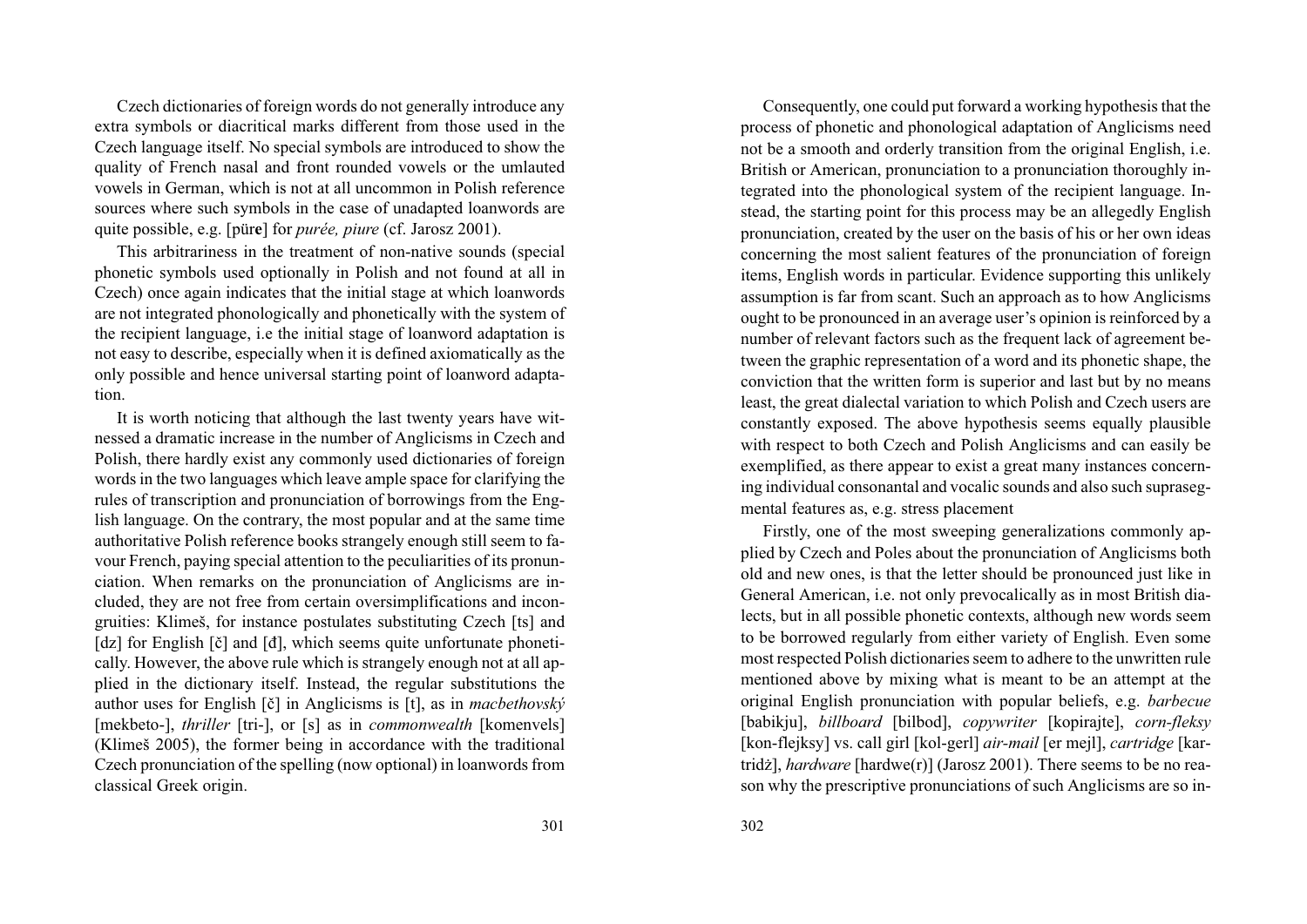consistent, as the distribution of [r] has nothing in common with, e.g. the degree of adaptation in Polish.

 The preconsonantal or word final use of [r] is to some extent justifi able in Polish Anglicisms as it may be regarded as <sup>a</sup> substitute of the length of the preceding vowel, as Polish does not distinguish between long and short vowels and vowel length is naturally lost in the process of phonetic adaptation of Anglicisms in Polish. On the other hand, vowel length is mostly preserved in Czech Anglicisms as Czech itself makes use of long and short vowels in its phonological inventory. An other reason why vowel length is mostly preserved in borrowingsfrom English into the Czech language is that the native  $\left[6\right]^1$  in Czech is peripheral in the Czech vocalic system and among other things is per ceived as <sup>a</sup> sign of foreignness of <sup>a</sup> vocabulary item. This is also true, however to a lesser degree, of the Czech [e:] (cf. Vachek 1968, s. 127). It must be added that the very quality of the English [r] which makes it so distinct in both acoustic and productive terms from the Slavonic ones is immediately recognized as <sup>a</sup> typically English trait and <sup>a</sup> phonetic marker of Englishness.

The English [r] is not the only consonant that is occasionally mute in English and mostly presen<sup>t</sup> in Czech and Polish Anglicisms: [t] is presen<sup>t</sup> in such Czech and Polish Anglicisms as *wrestling*, [l] in Polish *walkower* (from Eng. *walk-over*), occasionally in Czech *knokout* (from Eng. *knockout*), [d] is pronounced in Pol.*sandwicz* or*sandwich*, Czech sendvič (English sandwich). Although in orthographic and pro*nunciation terms, the above examples fall into different categories of*  loanwords, they acknowledge the supremacy of the written form ofthe donor language in the process of loanword adaptation.

Another commonly held belief concerning English pronunciation is that intervocalic should always be pronounced as [z]. Examples of Anglicisms in which [z] is used instead of the expected original intervocalic [s] are quite frequent in Czech and Polish, e.g. Czech and Pol-

as Polish [glamur] (with the main stress falling on the last syllable as in French) for Eng. *<sup>g</sup>lamour*, Czech or Polish *puzzle* in colloquial and everyday language may be pronounced [putsle] as in German (cf. *Slovník nespisovné èeštiny* 2006).

The adaptation processes of English vowels in Czech and Polish Anglicisms are even more opaque in comparison with the integrationof English consonants into Czech and Polish.

The Czech vocalic system is somewhat closer in quantitative terms to that of English and, as <sup>a</sup> result, the phonemic quantitative differences between the English short and long vowels in Czech, unlike in Polish, are generally preserved, e.g. as in Czech *barbecue* [bárbikjú], *outsourcing* [autsórs-], *lanèmít, lunchmeat* [lanèmít] (cf. *Nový akademický slovník cizích slov* 2006).

is *Basic* pronounced (bejain), *leasing*, *l* scenario probable that this specified the specified propartization must have been taken from the phonological systems of other languages, e.g. German and Latin and extended t Nevertheless, it is not obvious that the preservation of the original length in Czech Anglicisms results from <sup>a</sup> smooth and orderly transi tion from the original English pronunciation. This may also be due to the fact that English long monophthongs can, in many cases, be identi fied on the basis of their spelling, or else they can be prescriptively im posed upon the user by the authors of dictionaries of foreign words who tend to convert the transcription provided into <sup>a</sup> model Czech pronunciation. As the phonemic length of English vowels is always marked with the same diacritical mark, i.e. <sup>a</sup> colon, it is quite easy to identify the feature and transfer it into the Czech pronunciation. Be that as it may, such <sup>a</sup> 'conspiracy theory' should not be completely ig nored. Besides, the distinction between short and long vowels in English is based on entirely different principles. Gimson maintains that,

<sup>&</sup>lt;sup>1</sup>In the case of English long vowels, the graphic transcription symbol [v:] is used, whilst Czech long vowels are represented by means of  $[v]$ .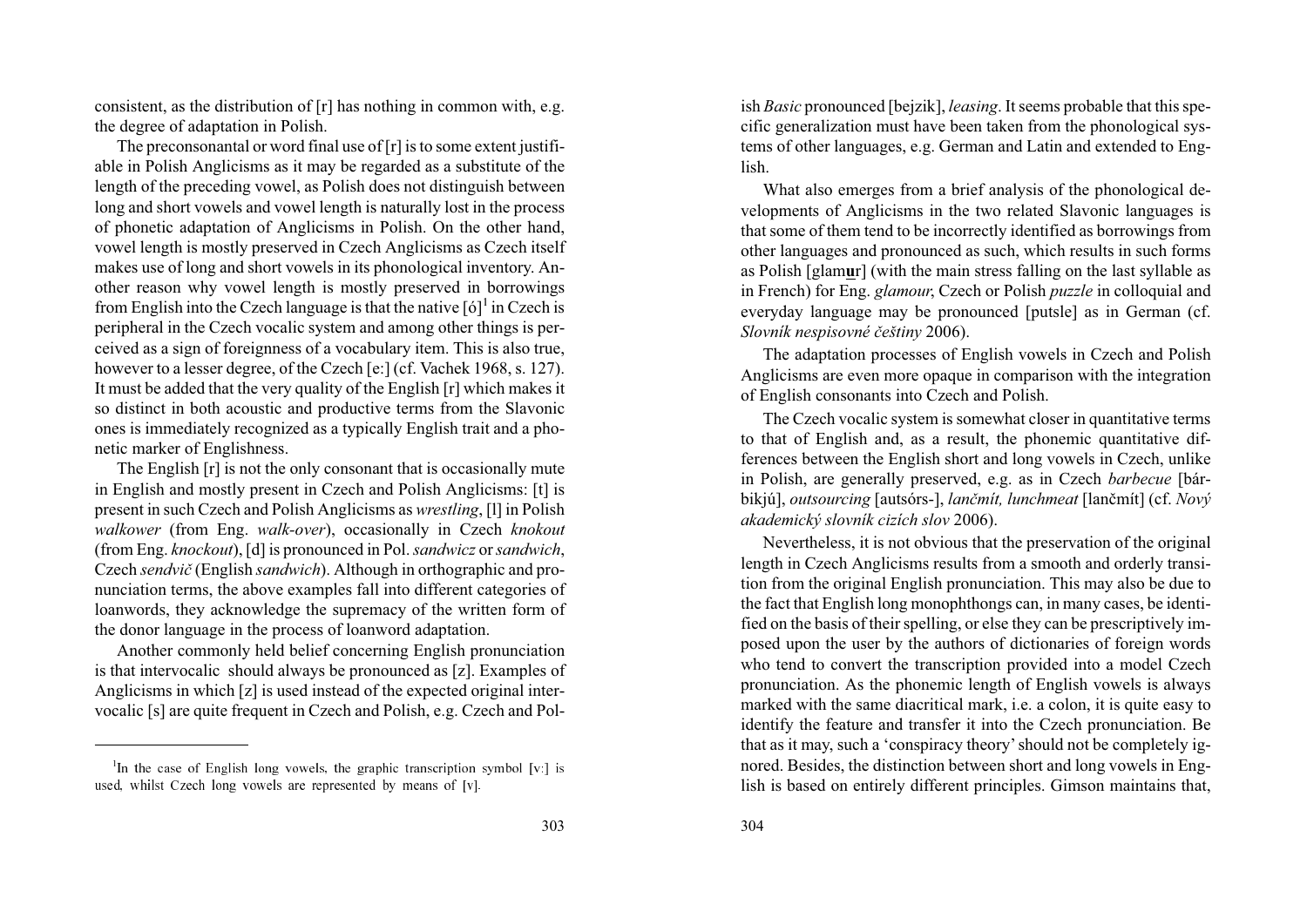"the opposition between the long and short vowels of English is some times alternatively referred to as an opposition between tense and lax, reflecting the fact that the short vowels are articulated with less mus cular tension" (Gimson 2001, s. 96). Additionally the duration of Eng lish vowels depends on the phonetic context and sometimes <sup>a</sup> long vowel may be shorter than <sup>a</sup> corresponding short one, e.g. |i:| in *seat* (12.3 csec.) is shorter than |I| in <sup>a</sup> word such as *hid* (14.7 csec.) (Gim son 2001, s. 96).

In Czech however the difference is purely qualitative by nature and not much context dependent, which means that the duration of vowels is not related to the voicing of the neighbouring consonants. As <sup>a</sup> re sult, the phonemic length of English vowels cannot and should not be simply transferred into Czech Anglicisms, and ye<sup>t</sup> in the majority of cases, the long English monophthongs and also diphthongs seem to have been adapted into corresponding Czech long vowels. Sometimes the orthographic form of <sup>a</sup> vowel is misinterpreted, e.g. the Czech loanword *country* is often pronounced with |á|, which is formally incorrect (cf. Klimeš 2005, s. 94). The important issue of long vowel adaptation in Polish Anglicisms is not generally recognized by both ordinary users of the language and lexicographers, as vowel length is notphonemic in Polish. Similarly to Czech, in Polish, |r| is mostly preserved, even in those cases in which it is mute in English, and therefore such a postvocalic |r| might be considered a length marker substitute.

The originally short vowels and diphthongs of Anglicisms in Czech and Polish seem to provide even more evidence for the hy pothesis that the process of phonetic and phonological adaptation may start from an allegedly English pronunciation, created by the user on the basis of his or her own beliefs, rather than from an original English pronunciation model. Such pronunciations as Czech [ketering] or Polish [catering] (*catering*), *charleston* [cze'rlston] are perfect exam ples of morphological misinterpretations where the letter IS INTER-PRETED as the English  $/6/$ , and in consequence, mostly adapted as  $|e|$ or |a| in Czech and Polish).

In conclusion, it must be stated that even <sup>a</sup> very fragmentary and at the same time subjective analysis of the process of loanword adapta tion in Czech and Polish may shed some new light on what is not usu ally considered <sup>a</sup> serious linguistic problem. The idea that the user's convictions and beliefs concerning the pronunciation of Anglicisms are as relevant as the original English native-like pronunciation and that the prescriptive pronunciation forms of Anglicisims seem to be by-products of the lexicographic process may seem absurd or even outlandish, ye<sup>t</sup> as <sup>a</sup> working hypothesis it should be tested before it istotally rejected.

Pronunciation models of Anglicisms postulated in various norma tive reference sources often seem arbitrary and do not necessarily re flect the real usage. At the same time it seems that spelling based pro nunciations are more likely to become formally adapted in the new Polonized or Bohemized graphic forms, so as to preven<sup>t</sup> them from being recognized as erroneous. However, such an attitude may often lead to <sup>a</sup> false assumption that the graphic adaptation of an Anglicism shows the pronunciation which is more frequently used and in <sup>a</sup> waypreferable.

Sometimes the original spelling is imposed upon <sup>a</sup> borrowing, even though the process of phonetic adaptation, as is evident from common daily usage, has by no means been completed. Young users still seem, in many cases, favour the native speaker-like pronunciation of <sup>a</sup> particular Anglicism, even though the process of phonetic (and consequently graphic) adaptation has been declared successfully ac complished, which in some cases, is done hastily rather than thought fully. In Polish reference books such pronunciations as [kampi?g] in stead of the prescriptive [kempi?g] are generally frowned upon (Lubaś, Urbańczyk 1994: 81), although [a] seems to be found in numerous Polish Anglicisms as a substitute of the English [ć], e.g. *ranking*, *tramping*.

Thus, the hypotheses that the initial phonetic form of an Anglicism in Czech or Polish need not be the original English pronunciation andthe process of phonological adaptation in many cases is far from being